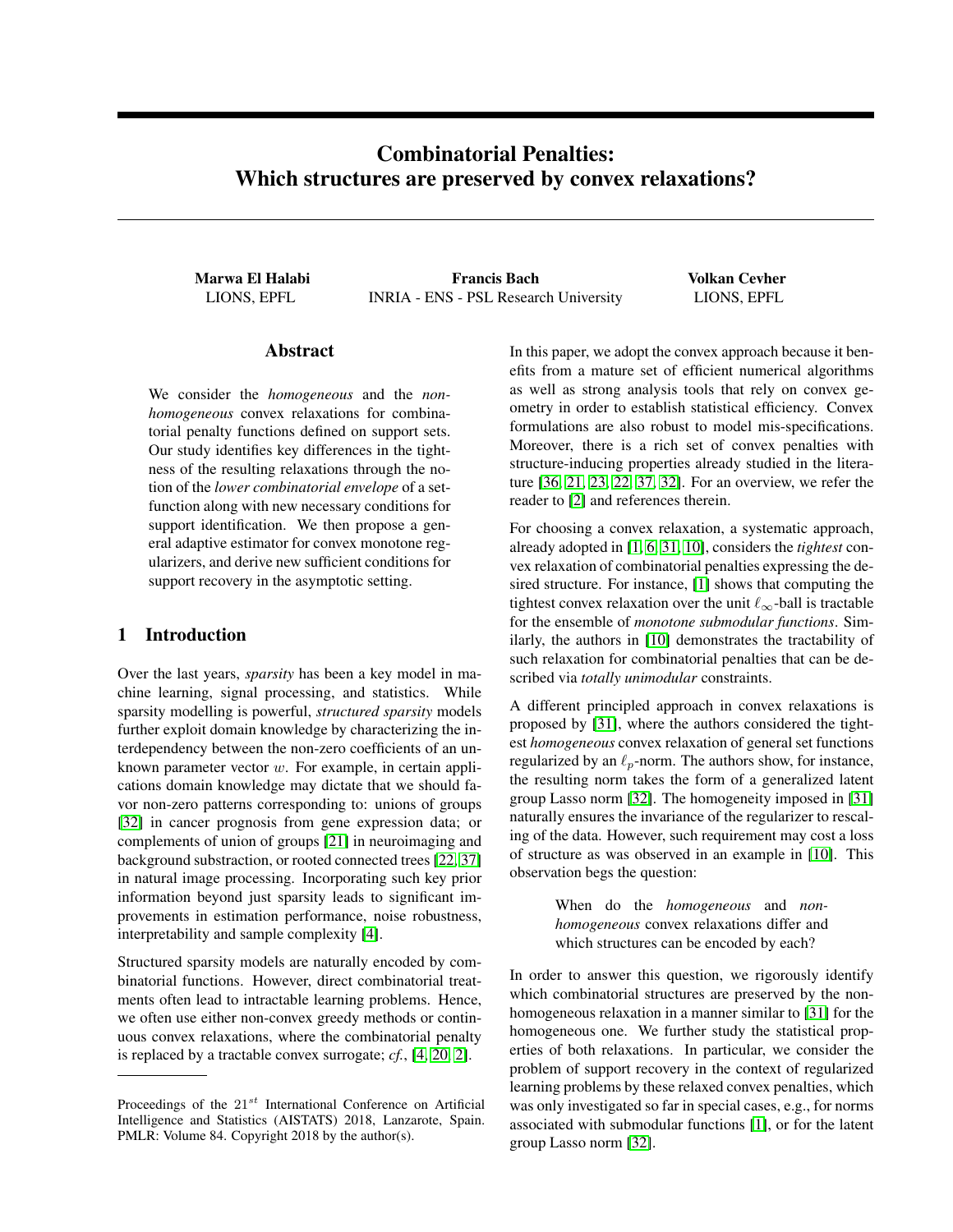To this end, this paper makes the following contributions:

- We derive formulations of the non-homogeneous tightest convex relaxation of general  $\ell_p$ -regularized combinatorial penalties (Section [2.1\)](#page-1-0). We show that any *monotone* set function is preserved by such relaxation, while the homogeneous relaxation only preserves a smaller subset of set-functions (Section [2.2\)](#page-2-0).
- We identify necessary conditions for support recovery in learning problems regularized by general convex penalties (Section [3.1\)](#page-4-0).
- We propose an adaptive weight estimation scheme and provide sufficient conditions for support recovery under the asymptotic regime (Section [3.2\)](#page-5-0). This scheme does not require any irrepresentability condition and is applicable to general monotone convex regularizers.
- We identify sufficient conditions with respect to combinatorial penalties which ensure that the sufficient support recovery conditions hold with respect to the associated convex relaxations (Section [4\)](#page-5-1).
- We illustrate numerically the effect on support recovery of the choice of the relaxation as well as the adaptive weights scheme (Section [5\)](#page-7-0).

In the sequel, we defer all proofs to the Appendix.

**Notation.** Let  $V = \{1, \ldots, d\}$  be the ground set and  $2^V = \{A | A \subseteq V\}$  be its power-set. Given  $w \in \mathbb{R}^d$  and a set  $\overline{J} \subseteq V$ ,  $w_J$  denotes the vector in  $\mathbb{R}^d$  s.t.,  $[w_J]_i =$  $w_i, i \in J$  and  $[w_J]_i = 0, i \notin J$ .  $Q_{JJ}$  is defined similarly for a matrix  $Q \in \mathbb{R}^{d \times d}$ . Accordingly, we let  $\mathbb{1}_J$  be the indicator vector of the set J. We drop the subscript for  $J = V$ , so that  $\mathbb{1}_V = \mathbb{1}$  denotes the vector of all ones. The notation  $J<sup>c</sup>$  denotes the set complement of  $J$  with respect to  $V$ .

The operations  $|w|, w \geq w'$  and  $w \circ v$  are applied elementwise. For  $p > 0$ , the  $\ell_p$ -(quasi) norm is given by  $||w||_p =$  $(\sum_{i=1}^d |w_i|^p)^{1/p}$ , and  $||w||_{\infty} = \max_i |w_i|$ . For  $p \in [1, \infty]$ , we define the conjugate  $q \in [1, \infty]$  via  $\frac{1}{p} + \frac{1}{q} = 1$ .

We call the set of non-zero elements of a vector  $w$  the support, denoted by  $supp(w) = \{i : w_i \neq 0\}$ . We use the notation from submodular analysis,  $w(A) = \sum_{i \in A} w_i$ . We write  $\overline{\mathbb{R}}_+$  for  $\mathbb{R}_+ \cup \{+\infty\}$ . For a function  $f : \mathbb{R}^d \to \overline{\mathbb{R}} =$  $\mathbb{R} \cup \{+\infty\}$ , we will denote by  $f^*$  its Fenchel-Legendre conjugate. We will denote by  $\iota_S(w)$  the indicator function of the set S, taking value 0 on the set S and  $+\infty$  outside it.

# 2 Combinatorial penalties and convex relaxations

We consider positive-valued set functions of the form  $F$ :  $2^V \rightarrow \overline{\mathbb{R}}_+$  such that  $F(\emptyset) = 0, F(A) > 0, \forall A \subseteq V$ to encode structured sparsity models. For generality, we do not assume a priori that F is *monotone* (i.e.,  $F(A)$  <  $F(B), \forall A \subseteq B$ ). However, as we argue in the sequel, convex relaxations of non-monotone set functions is hopeless.

The domain of F is defined as  $\mathcal{D} := \{A : F(A) < +\infty\}.$ We assume that it covers V, i.e.,  $\bigcup_{A \in \mathcal{D}} A = V$ , which is equivalent to assuming that  $F$  is finite at singletons if  $F$  is monotone. A finite-valued set function F is *submodular* if and only if for all  $A \subseteq B$  and  $i \in B^c$ ,  $F(B \cup \{i\}) - F(B) \le$  $F(A \cup \{i\}) - F(A)$  (see, e.g., [\[15,](#page-8-8) [2\]](#page-8-4)). Unless explicitly stated, we do not assume that  $F$  is submodular.

We consider the same model in [\[31\]](#page-9-4), parametrized by  $w \in$  $\mathbb{R}^d$ , with general  $\ell_p$ -regularized combinatorial penalties:

$$
F_p(w) = \frac{1}{q}F(\text{supp}(w)) + \frac{1}{p}||w||_p^p
$$

for  $p \geq 1$ , where the set function F controls the structure of the model in terms of allowed/favored non-zero patterns and the  $\ell_p$ -norm serves to control the magnitude of the coefficients. Allowing  $F$  to take infinite values let us enforce hard constraints. For  $p = \infty$ ,  $F_p$  reduces to  $F_{\infty}(w) = F(\text{supp}(w)) + \iota_{\|w\|_{\infty} \leq 1}(w)$ . Considering the case  $p \neq \infty$  is appealing to avoid the clustering artifacts of the values of the learned vector induced by the  $\ell_{\infty}$ -norm.

Since such combinatorial regularizers lead to computationally intractable problems, we seek convex surrogate penalties that capture the encoded structure as much as possible. A natural candidate for a convex surrogate of  $F_p$  is then its *convex envelope* (largest convex lower bound), given by the biconjugate (the Fenchel conjugate of the Fenchel conjugate)  $F_p^{**}$ . Two general approaches are proposed in the literature to achieve just this; one requires the surrogate to also be positively homogeneous [\[31\]](#page-9-4) and thus considers the convex envelope of the positively homogeneous envelope of  $F_p$ , given by  $F(\text{supp}(w))^{1/q}||w||_p$ , which we denote by  $\Omega_p$ , the other computes instead the convex envelope of  $F_p$ directly [\[10,](#page-8-7) [1\]](#page-8-5), which we denote by  $\Theta_p$ . Note that from the definition of convex envelope, it holds that  $\Theta_p \geq \Omega_p$ .

### <span id="page-1-0"></span>2.1 Homogeneous and non-homogeneous convex envelopes

In [\[31\]](#page-9-4), the homogeneous convex envelope  $\Omega_p$  of  $F_p$  was shown to correspond to the *latent group Lasso norm* [\[32\]](#page-9-0) with groups set to all elements of the power set  $2^V$ . We recall this form of  $\Omega_{\infty}$  in Lemma [1](#page-1-1) as well as a variational form of  $\Omega_p$  which highlights the relation between the two. Other variational forms can be found in the Appendix.

<span id="page-1-1"></span>**Lemma 1** ([\[31\]](#page-9-4)). *The homogeneous convex envelope*  $\Omega_p$  *of* F<sup>p</sup> *is given by*

<span id="page-1-3"></span><span id="page-1-2"></span>
$$
\Omega_p(w) = \inf_{\eta \in \mathbb{R}_+^d} \frac{1}{p} \sum_{j=1}^d \frac{|w_j|^p}{\eta_j^{p-1}} + \frac{1}{q} \Omega_\infty(\eta),\tag{1}
$$

$$
\Omega_{\infty}(w) = \min_{\alpha \ge 0} \Big\{ \sum_{S \subseteq V} \alpha_S F(S) : \sum_{S \subseteq V} \alpha_S \mathbb{1}_S \ge |w| \Big\}. \tag{2}
$$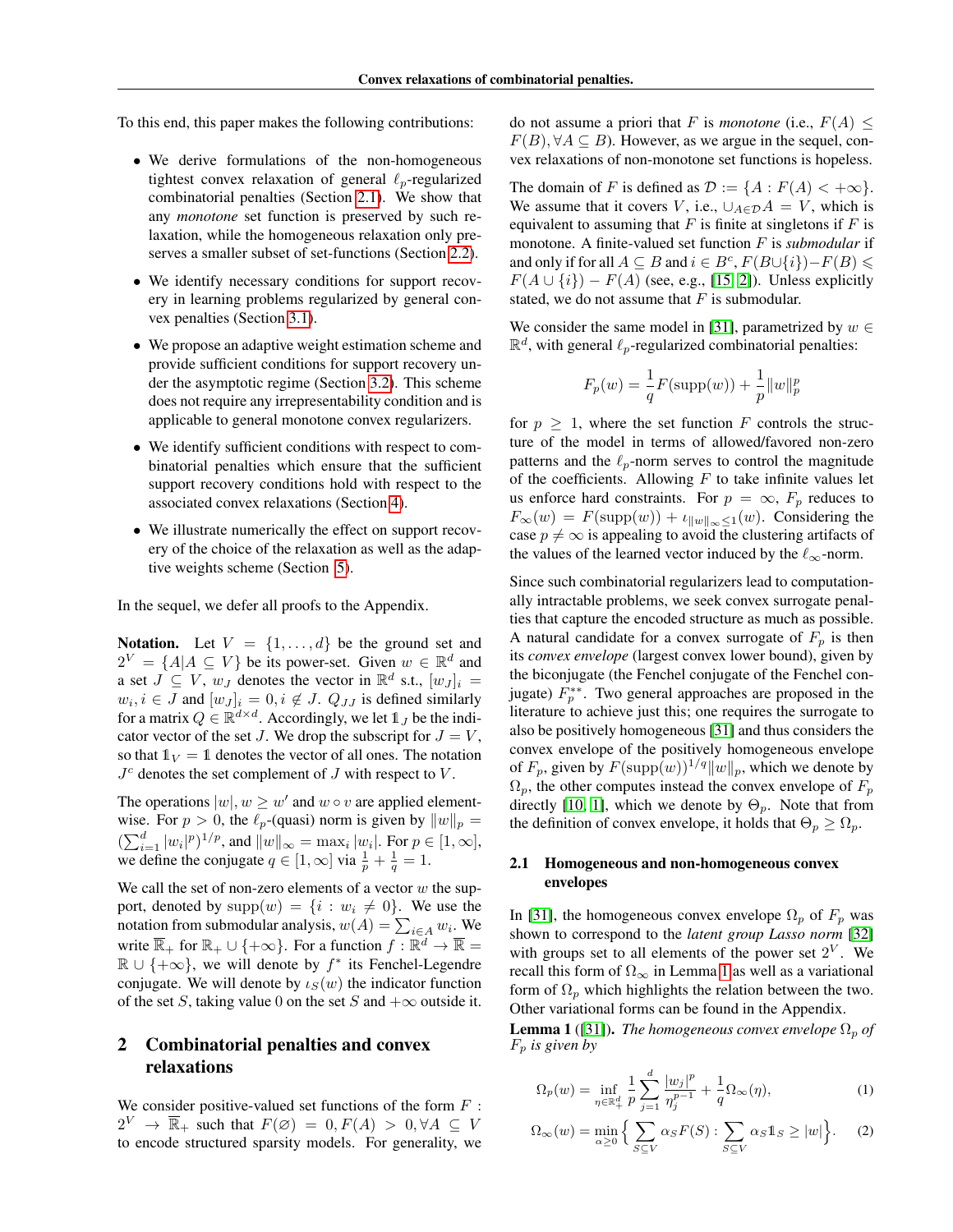The non-homogeneous convex envelope  $\Theta_p$  of  $F_p$  is only considered thus far in the case where  $p = \infty$ . [\[10\]](#page-8-7) shows that  $\Theta_{\infty}(w) = \inf_{\eta \in [0,1]^d} \{f(\eta) : \eta \geq |w|\}$  where f is any proper  $(\text{dom}(f) \neq \emptyset)$ , lower semi-continuous (l.s.c.) convex *extension* of F, i.e.,  $f(\mathbb{1}_A) = F(A), \forall A \subseteq V$  (*cf.*, Lemma 1 in [\[10\]](#page-8-7)). A natural choice for f is the *convex closure* of F, which corresponds to the *tightest* convex extension of F on  $[0,1]^d$  (cf., Appendix for a more rigorous treatment).

Lemma [2](#page-2-1) below presents this choice, deriving a new form of  $\Theta_{\infty}$  that parallels [\(2\)](#page-1-2). We also derive the nonhomogeneous convex envelope  $\Theta_p$  of  $F_p$  for any  $p \geq 1$  and present the variational form relating it to  $\Theta_{\infty}$  in Lemma [2.](#page-2-1) For simplicity, the variational form [\(3\)](#page-2-2) presented below holds only for monotone functions  $F$ ; the general form and other variational forms that parallel the ones known for the homogeneous envelope are presented in the Appendix.

<span id="page-2-1"></span>**Lemma 2.** *The non-homogeneous convex envelope*  $\Theta_p$  *of* Fp*, for monotone functions* F*, is given by*

$$
\Theta_p(w) = \inf_{\eta \in [0,1]^d} \frac{1}{p} \sum_{j=1}^d \frac{|w_j|^p}{\eta_j^{p-1}} + \frac{1}{q} \Theta_\infty(\eta),\tag{3}
$$

$$
\Theta_{\infty}(w) = \min_{\alpha \ge 0} \Big\{ \sum_{S \subseteq V} \alpha_S F(S) : \sum_{S \subseteq V} \alpha_S \mathbb{1}_S \ge |w|, \sum_{S \subseteq V} \alpha_S = 1 \Big\}.
$$
\n(4)

The infima in [\(1\)](#page-1-3) and [\(3\)](#page-2-2), for  $w \in \text{dom}(\Theta_p)$ , can be replaced by a minimization, if we extend  $b \rightarrow \frac{a}{b}$  by continuity in zero with  $\frac{a}{0} = \infty$  if  $a \neq 0$  and 0 otherwise, as suggested in [\[24\]](#page-9-5) and [\[3\]](#page-8-9). Note that, for  $p = 1$ , both relaxations reduce to  $\Omega_1 = \Theta_1 = || \cdot ||_1$ . Hence, the  $\ell_1$ relaxations essentially lose the combinatorial structure encoded in F. We thus follow up on the case  $p > 1$ .

In order to decide when to employ  $\Omega_p$  or  $\Theta_p$ , it is of interest to study the respective properties of these two relaxations and to identify when they coincide. Remark [1](#page-2-3) shows that the homogeneous and non-homogeneous envelopes are identical, for  $p = \infty$ , for monotone submodular functions.

<span id="page-2-3"></span>Remark 1. *If* F *is a monotone submodular function then*  $\Theta_{\infty}(w) = \Omega_{\infty}(w) = f_L(|w|), \forall w \in [-1,1]^d$ , where  $f_L$ *denotes the Lovász extension of* F *[\[28\]](#page-9-6).*

The two relaxations do not coincide in general: Note the added constraints  $\eta \in [0,1]^d$  in [\(3\)](#page-2-2) and the sum constraint on  $\alpha$  in [\(4\)](#page-2-4). Another clear difference to note is that  $\Omega_p$  are norms that belong to the broad family of H-norms [\[29,](#page-9-7) [3\]](#page-8-9), as shown in [\[31\]](#page-9-4). On the other hand, by virtue of being nonhomogeneous,  $\Theta_p$  are not norms in general. We illustrate below two interesting examples where  $\Omega_p$  and  $\Theta_p$  differ.

Example 1 (Berhu penalty). *Since the cardinality function*  $F(S) = |S|$  *is a monotone submodular function,*  $\Theta_{\infty}(w) = \Omega_{\infty}(w) = ||w||_1$ . However, this is not the case *for*  $p \neq \infty$ *. In particular, we consider the*  $\ell_2$ -regularized

*cardinality function*  $F_2^{card}(w) = \frac{1}{2} ||w||_0 + \frac{1}{2} ||w||_2^2$ . *Figure [2.1](#page-2-3) shows that the non-homogeneous envelope is* tighter than the homogeneous one in this case. Indeed,  $\Omega_2^{card}$  is simply the  $\ell_1$ -norm, while  $\Theta_2^{card}$  is given by  $[\Theta_2^{card}(w)]_i =$  $|w_i|$  if  $|w_i| \leq 1$  and  $[\Theta_2^{card}(w)]_i = \frac{1}{2}|w_i|^2 + \frac{1}{2}$  otherwise. *This penalty, called "Berhu," is introduced in [\[33\]](#page-9-8) to produce a robust ridge regression estimator and is shown to be the convex envelope of*  $F_2^{card}$  *in* [\[25\]](#page-9-9).

This kind of behavior, where the non-homogeneous relaxation  $\Theta_p$  acts as an  $\ell_1$ -norm on the small coefficients and as  $\frac{1}{p}||w||_p^p$  for large ones, is not limited to the Berhu penalty, but holds for general set functions. However the point where the penalty moves from one mode to the other depends on the structure of  $F$  and is different along each coordinate. This is easier to see via the second variational form of  $\Theta_p$  presented in the Appendix. We further illustrate in the following example.

<span id="page-2-5"></span><span id="page-2-4"></span><span id="page-2-2"></span>Example 2 (Range penalty). *Consider the range function defined as range*( $A$ ) =  $max(A)$  −  $min(A)$  + 1 *where* max(A) *(*min(A)*) denotes maximal (minimal) element in* A*. This penalty allow us to favor the selection of interval non-zero patterns on a chain or rectangular patterns on grids. It was shown in [\[31\]](#page-9-4) that*  $\Omega_p(w) = ||w||_1$  *for*  $any p \geq 1$ . On the other hand,  $\Theta_p$  has no closed form solu*tion, but is different from*  $\ell_1$ *-norm. Figure* [2.1](#page-2-5) *illustrates the balls of different radii of*  $\Theta_{\infty}$  *and*  $\Theta_2$ *. We can see how the penalty morphs from*  $\ell_1$ *-norm to*  $\ell_{\infty}$  *and squared*  $\ell_2$ *-norm respectively, with different "speed" along each coordinate. Looking carefully for example on the ball*  $\Theta_2(w) \leq 2$ *, we can see that the penalty acts as an*  $\ell_1$ *-norm along the*  $(x, z)$ *plane and as a squared*  $\ell_2$ *-norm along the*  $(y, z)$ *-plane.* 

We highlight other ways in which the two relaxations differ and their implications in the sequel.

In terms of computational efficiency, note that even though the formulations [\(1\)](#page-1-3) and [\(3\)](#page-2-2) are jointly convex in  $(w, \eta)$ ,  $\Omega_p$ and  $\Theta_p$  can still be intractable to compute and to optimize.

However, for certain classes of functions, they are tractable. For example, since for monotone submodular functions,  $\Omega_{\infty} = \Theta_{\infty}$  is the Lovász extension of F, as stated in Remark [1,](#page-2-3) then they can be efficiently computed by the greedy algorithm [\[2\]](#page-8-4). Moreover, efficient algorithms to compute  $\Omega_p$ , the associated proximal operator and to solve learning problems regularized with  $\Omega_p$  is proposed in [\[31\]](#page-9-4). Similarly, if F can be expressed by integer programs over to-tally unimodular constraints as in [\[10\]](#page-8-7), then  $\Omega_{\infty}$ ,  $\Theta_{\infty}$  and their associated Fenchel-type operators can be computed efficiently by linear programs. Hence, we can use conditional gradient algorithms for numerical solutions.

#### <span id="page-2-0"></span>2.2 Lower combinatorial envelopes

In this section, we are interested in analyzing which combinatorial structures are preserved by each relaxation. To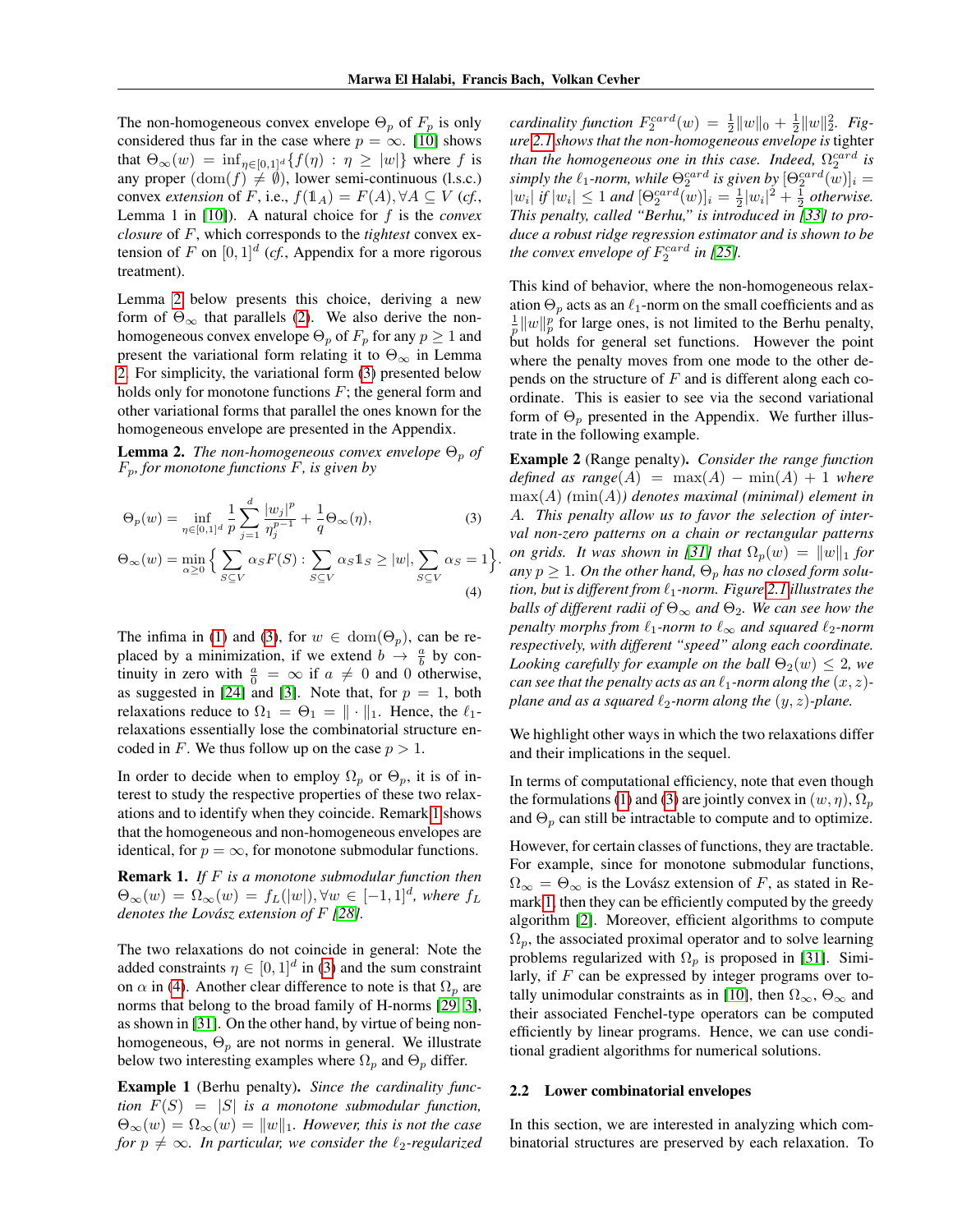

Figure 1:  $\ell_2$ -regularized cardinality example in one dimension (left) and two dimensions (middle: homogeneous, right: non-homogeneous).



Figure 2: Balls of different radii of the non-homogeneous  $\ell_{\infty}$ -convex envelope of the range function (top):  $\Theta_{\infty}(w) \leq$ 1 (left),  $\Theta_{\infty}(w) \leq 2$  (middle),  $\Theta_{\infty}(w) \leq 3$  (right) and of its  $\ell_2$ -convex envelope (bottom):  $\Theta_2(w) \leq 1$  (left),  $\Theta_2(w) \leq 2$  (middle),  $\Theta_2(w) \leq 4$  (right).

that end, we generalize the notion of *lower combinatorial envelope* (LCE) [\[31\]](#page-9-4). The homogeneous LCE  $F_$  of  $F$ is defined as the set function which agrees with the  $\ell_{\infty}$ homogeneous convex relaxation of  $F$  at the vertices of the unit hypercube, i.e.,  $F_-(A) = \Omega_\infty(\mathbb{1}_A), \forall A \subseteq V$ .

For the non-homogeneous relaxation, we define the nonhomogeneous LCE similarly as  $\tilde{F}_-(A) = \Theta_\infty(\mathbb{1}_A)$ . The  $\ell_{\infty}$ -relaxation reflects most directly the combinatorial structure of the function F. Indeed,  $\ell_p$ -relaxations only depend on F through the  $\ell_{\infty}$ -relaxation as expressed in the variational forms [\(1\)](#page-1-3) and [\(3\)](#page-2-2).

We say  $\Omega_{\infty}$  is a tight relaxation of F if  $F = F_{-}$ . Similarly,  $\Theta_{\infty}$  is a tight relaxation of F if  $\tilde{F}$  = F.  $\Omega_{\infty}$  and  $\Theta_{\infty}$  are then *extensions* of F from  $\{0,1\}^d$  to  $\mathbb{R}^d$ ; in this sense, the relaxation is tight for all w of the form  $w = \mathbb{1}_A$ . Moreover, following the definition of convex envelope, the relaxation  $\Omega_{\infty}$  (resp.  $\Theta_{\infty}$ ) is the same for F and F<sub>−</sub> (resp. F and  $F<sub>−</sub>$ ), and hence, the LCE can be interpreted as the combinatorial structure preserved by each convex relaxation.

The homogeneous relaxation can capture any monotone submodular function [\[31\]](#page-9-4). Since  $\Omega_{\infty}$  is the Lovász exten-sion [\[1\]](#page-8-5) in this case, and hence,  $F_-(A) = \Omega_\infty(\mathbb{1}_A) =$  $f_L(\mathbf{1}_A) = F(A)$ . Also, since the two  $\ell_{\infty}$ -relaxations are identical for this class of functions, their LCEs are also equal, i.e.,  $F_-(A) = \Theta_\infty(\mathbb{1}_A) = \Omega_\infty(\mathbb{1}_A) = F(A)$ .

The LCEs, however, are not equal in general. In fact, the non-homogeneous relaxation is tight for a larger class of functions. In particular, the following proposition shows that  $F_$  is equal to the *monotonization* of F, that is  $\tilde{F}_-(A) = \inf_{S \subset V} \{F(S) : A \subseteq S\}$ , for all set functions  $F$ , and is thus equal to the function itself if  $F$  is monotone. Proposition 1. *The non-homogenous lower combinatorial envelope can be written as*

<span id="page-3-0"></span>
$$
\tilde{F}_{-}(A) = \Theta_{\infty}(\mathbb{1}_{A})
$$
\n
$$
= \inf_{\alpha_{S} \in \{0,1\}} \{ \sum_{S \subseteq V} \alpha_{S} F(S) : \sum_{S \subseteq V} \alpha_{S} \mathbb{1}_{S} \ge \mathbb{1}_{A}, \sum_{S \subseteq V} \alpha_{S} = 1 \}
$$
\n
$$
= \inf_{S \subseteq V} \{ F(S) : A \subseteq S \}.
$$

*Proof.* To see why we can restrict  $\alpha_S$  to be integral, let  $\mathcal{E} =$  $\sum_{\alpha_S > 0, S \neq T} \alpha_S = 1$  and hence  $\alpha_T = 0$ . Hence  $\forall S \in \mathcal{E}$  we  $\{S : \alpha_S > 0\}$ , then  $\forall T \subseteq V$  such that  $\exists e \in A, e \notin T$ , then have  $A \subseteq S$  and  $\sum_{\alpha_S > 0} \alpha_S F(S) = \min_{\alpha_S > 0} F(S)$ .

Proposition [1](#page-3-0) argues that the non-homogeneous convex envelope is tight if and only if  $F$  is monotone. Two important practical implications follow from this result.

Given a target model that cannot be expressed by a monotone function, it is impossible to obtain a tight convex relaxation. Non-convex methods can be potentially better.

On the other hand, if the model can be expressed by a monotone non-submodular set function, the homogeneous function may not be tight, and hence, a non-homogeneous relaxation can be more useful. For instance, [\[31\]](#page-9-4) shows that for any set function where  $F({e}) = 1$  for all singletons  $e \in V$  and  $F(A) \ge |A|, \forall A \subseteq V$ , the homogeneous LCE  $F_-(A) = |A|$  and accordingly  $\Omega_p$  is the  $\ell_1$ -norm, thus losing completely the structure encoded in F.

We discuss three examples that fall in this class of functions, where the non-homogeneous relaxation is tight while the homogeneous one is not.

**Example 3** (Range penalty). *Consider range* $(A)$  =  $max(A) - min(A) + 1$ *. For*  $F(A) = range(A)$ *, we have*  $F_-(A) = |A|$ , while  $F_- = F$  by Prop. [1.](#page-3-0)

<span id="page-3-1"></span>**Example 4** (Dispersive  $\ell_0$ -penalty). *Given a set of predefined groups*  $\{G_1, \cdots, G_M\}$ *, consider the dispersive*  $\ell_0$ *-*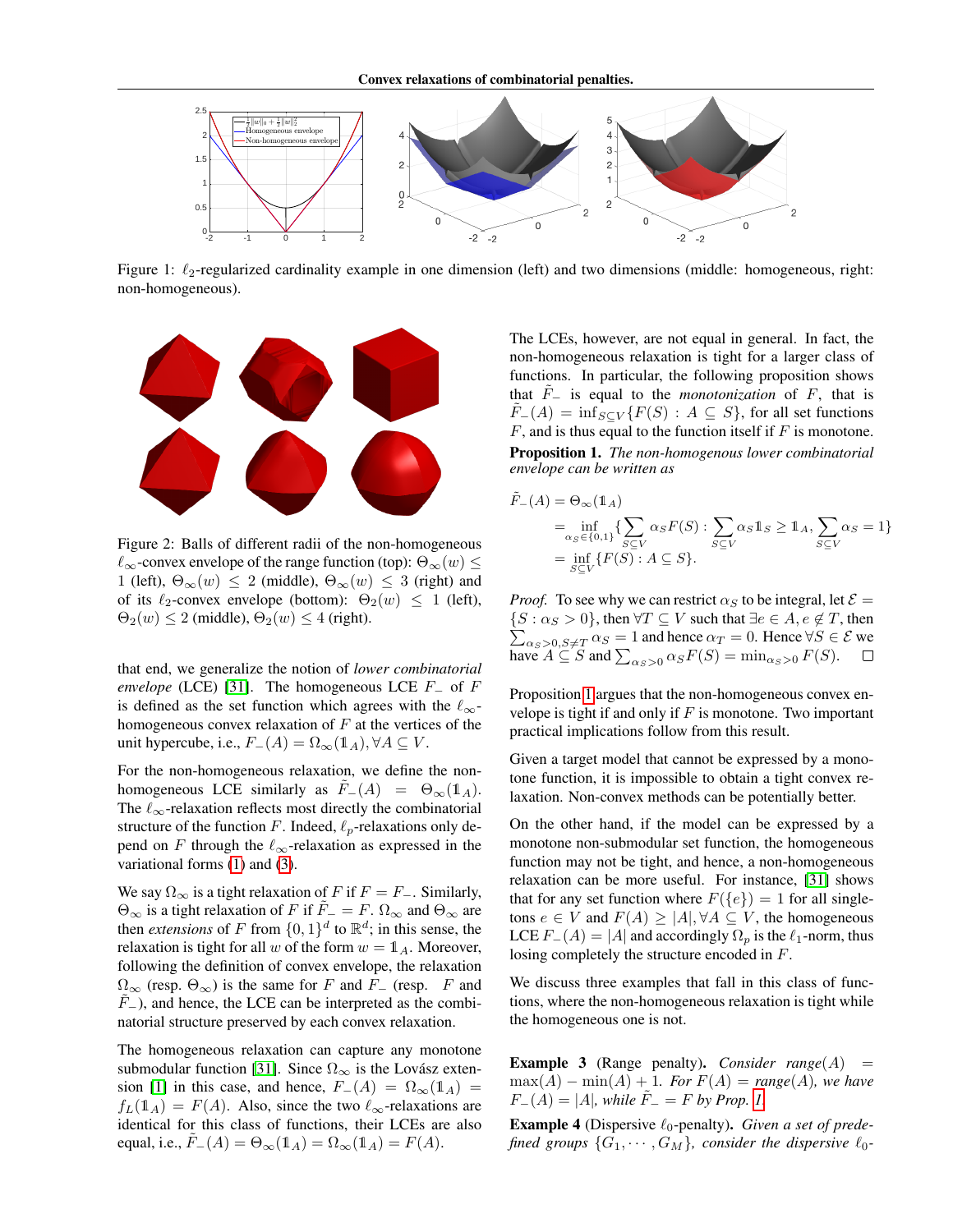*penalty, introduced by [\[10\]](#page-8-7):*  $F(A) = |A| + \iota_{B} \cdot \iota_{A} (A)$ *where the columns of* B *correspond to the indicator vectors of the groups, i.e.,*  $\overline{B}_{V,i} = \mathbb{1}_{G_i}$ *. The dispersive penalty enforces the selection of sparse supports where no two nonzeros are selected from the same group. Neural sparsity models induce such structures [\[18\]](#page-8-10). In this case, we have*  $F_-(A) = |A|$ , while  $F_-= F$  by Prop. [1.](#page-3-0)

<span id="page-4-5"></span>**Example 5** (Weighted graph model). *Given a graph*  $G =$ (V, E)*, consider a relaxed version of the weighted graph model of [\[19\]](#page-8-11):*  $F(A) = |A| + \iota_{\gamma(F_A) \leq g, \omega(F_A) \leq B(A)}$ *, where*  $\gamma(F_A)$  *is the number of connected components formed by the forest*  $F_A$  *corresponding to* A *and*  $\omega(F_A)$  *is the total weight of edges in the forest* FA*. This model describes a wide range of structures, including 1D-clustering, tree hierarchies, and the Earth Mover Distance model. We have*  $F_-(A) = |A|$ , while  $F_-= F$  by Prop. [1.](#page-3-0)

The last two examples belong to a natural class of structured sparsity penalties of the form  $F(A) = |A| +$  $i_{A \in \mathcal{M}}(A)$ , which favors sparse non-zero patterns among a set  $M$  of allowed patterns. If  $M$  is down-monotone, i.e.,  $\forall A \in \mathcal{M}, \forall B \subseteq A, B \in \mathcal{M}$ , then the non-homogeneous relaxation preserves its structure, i.e.,  $F_-\,=\,F$ , while its homogeneous relaxation is oblivious to the hard constraints, with  $F_-(A) = |A|$ .

# <span id="page-4-4"></span>3 Sparsity-inducing properties of convex relaxations

The notion of LCE captures the combinatorial structure preserved by convex relaxations in a geometric sense. In this section, we characterize the preserved structure from a statistical perspective.

To this end, we consider the linear regression model  $y =$  $Xw^* + \epsilon$ , where  $X \in \mathbb{R}^{n \times d}$  is a fixed design matrix,  $y \in$  $\mathbb{R}^n$  is the response vector, and  $\epsilon$  is a vector of iid random variables with mean 0 and variance  $\sigma^2$ . Given  $\lambda_n > 0$ , we define  $\hat{w}$  as a minimizer of the regularized least-squares:

$$
\min_{w \in \mathbb{R}^d} \frac{1}{2} \|y - Xw\|_2^2 + \lambda_n \Phi(w),\tag{5}
$$

We are interested in the sparsity-inducing properties of  $\Omega_p$ and  $\Theta_p$  on the solutions of [\(5\)](#page-4-1). In this section, we consider though the more general setting where  $\Phi$  is any proper normalized ( $\Phi(0) = 0$ ) convex function which is absolute, i.e.,  $\Phi(w) = \Phi(|w|)$  and monotonic in the absolute values of w, that is  $|w| \ge |w'| \Rightarrow \Phi(w) \ge \Phi(w')$ . In what follows, monotone functions refer to this notion of monotonicity.

We determine in Section [3.1](#page-4-0) necessary conditions for support recovery in [\(5\)](#page-4-1) and in Section [3.2](#page-5-0) we provide sufficient conditions for support recovery and consistency of a variant of [\(5\)](#page-4-1). As both  $\Omega_p$  and  $\Theta_p$  are normalized absolute monotone convex functions, the results presented in this section apply directly to them as a corollary.

For simplicity, we assume  $Q = X^T X/n \succ 0$ , thus  $\hat{w}$  is unique. This forbids the high-dimensional setting. We expect though the insights developed towards the presented results to contribute to understanding the high-dimensional learning setting, which we defer to a later work.

### <span id="page-4-0"></span>3.1 Continuous stable supports

Existing results on the consistency of special cases of the estimator [\(5\)](#page-4-1) typically rely heavily on decomposition properties of  $\Phi$  [\[30,](#page-9-10) [1,](#page-8-5) [32,](#page-9-0) [31\]](#page-9-4). The notions of decomposability assumed in these prior works are either too strong or too specific to be applicable to the general convex penalties  $\Omega_p$  and  $\Theta_p$  we are considering. Instead, we introduce a general weak notion of decomposability applicable to any absolute monotone convex regularizer.

**Definition 1** (Decomposability). *Given*  $J \subseteq V$  *and*  $w \in$  $\mathbb{R}^d$ , supp $(w) \subseteq J$ , we say that  $\Phi$  is decomposable at w w.r.t  $J$  if  $\exists M_J > 0$  such that  $\forall \Delta \in \mathbb{R}^d, \mathrm{supp}(\Delta) \subseteq J^c,$ 

$$
\Phi(w+\Delta) \ge \Phi(w) + M_J \|\Delta\|_{\infty}.
$$

For example, for the  $\ell_1$ -norm, this decomposability property holds for any  $J \subseteq V$  and  $w \in \mathbb{R}^d$ , with  $M_J = 1$ .

It is reasonable to expect this property to hold at the solution  $\hat{w}$  of [\(5\)](#page-4-1) and its support  $\hat{J} = \text{supp}(\hat{w})$ . Theorem [1](#page-4-2) shows that this is indeed the case. In Section [3.2,](#page-5-0) we devise an estimation scheme able to recover supports J that satisfy this property at *any*  $w \in \mathbb{R}^d$ . This leads then to following notion of *continuous* stable supports, which characterizes supports with respect to the continuous penalty Φ. In Section [4,](#page-5-1) we relate this to the notion of *discrete* stable supports, which characterizes supports with respect to the combinatorial penalty F.

<span id="page-4-3"></span><span id="page-4-1"></span>**Definition 2** (Continuous stability). We say that  $J \subseteq V$  is weakly stable *w.r.t*  $\Phi$  *if* there exists  $w \in \mathbb{R}^d$ , supp $(w) = J$ *such that* Φ *is* decomposable *at* w *wrt* J*. Furthermore, we say that*  $J \subseteq V$  *is* strongly stable *w.r.t*  $\Phi$  *if* for all  $w \in \mathbb{R}^d$ *s.t.* supp $(w) \subseteq J$ ,  $\Phi$  *is* decomposable *at* w *wrt J*.

Theorem [1](#page-4-2) considers slightly more general estimators than [\(5\)](#page-4-1) and shows that weak stability is a necessary condition for a non-zero pattern to be allowed as a solution.

<span id="page-4-2"></span>**Theorem 1.** *The minimizer*  $\hat{w}$  *of*  $\min_{w \in \mathbb{R}^d} L(w) - z^{\top} w +$ λΦ(w)*, where* L *is a strongly-convex and smooth loss function and* z ∈ R <sup>d</sup> *has a continuous density w.r.t to the Lebesgue measure, has a weakly stable support w.r.t.* Φ*, with probability one.*

This new result extends and simplifies the result in [\[1\]](#page-8-5) which consideres the special case of quadratic loss functions and  $\Phi$  being the  $\ell_\infty$ -convex relaxation of a submodu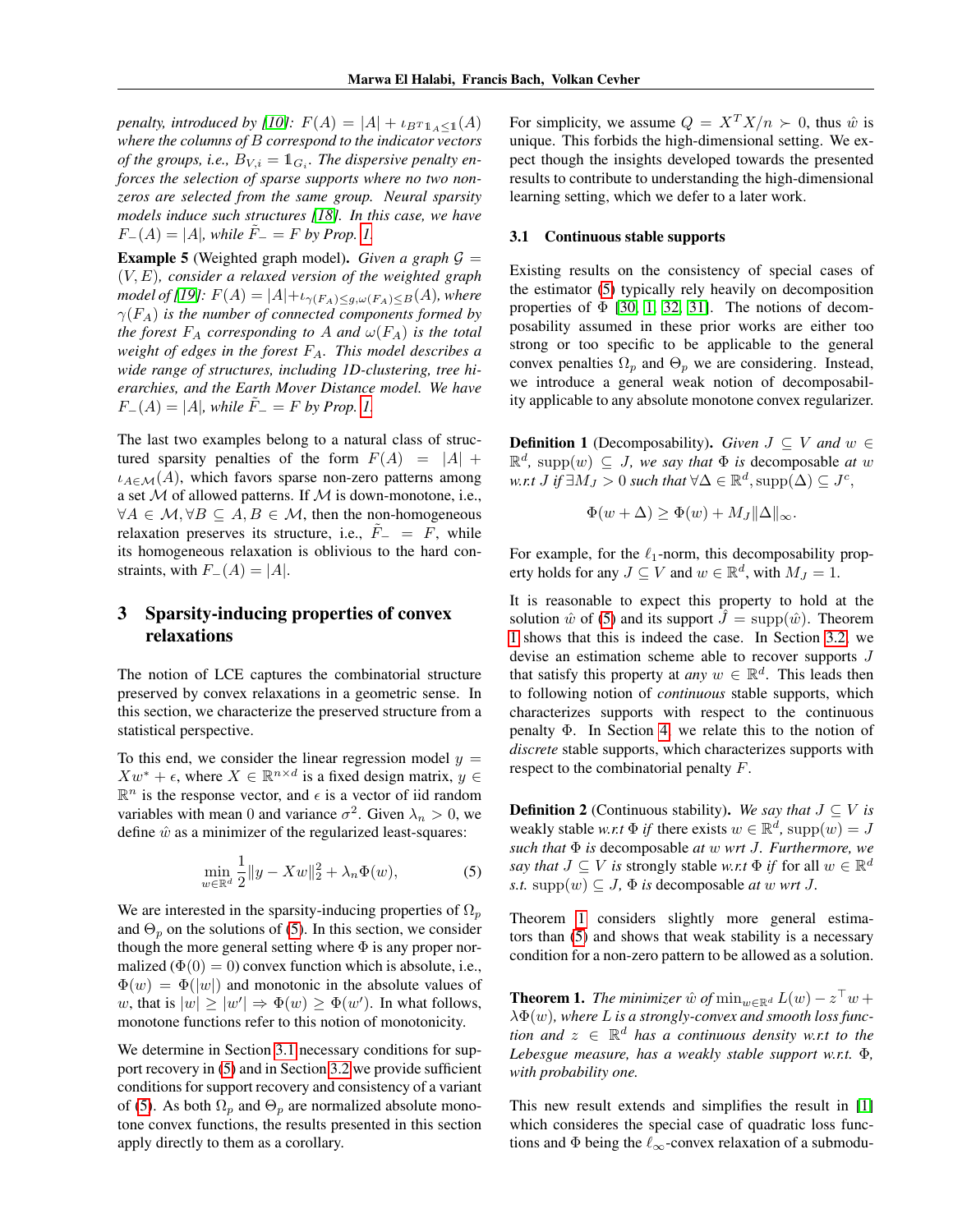lar function. The proof we present, in the Appendix, is also shorter and simpler.

**Corollary 1.** Assume  $y \in \mathbb{R}^d$  has a continuous density w.r.t *to the Lebesgue measure, then the support of the minimizer* wˆ *of Eq.* [\(5\)](#page-4-1) *is weakly stable wrt* Φ *with probability one.*

### <span id="page-5-0"></span>3.2 Adaptive estimation

Restricting the choice of regularizers in [\(5\)](#page-4-1) to convex relaxations as surrogates to combinatorial penalties is motivated by computational tractability concerns. However, other non-convex regularizers such as  $\ell_{\alpha}$ -quasi-norms [\[26,](#page-9-11) [14\]](#page-8-12) or more generally penalties of the form  $\Phi(w)$  =  $\sum_{i=1}^{d} \phi(|w_i|)$ , where  $\phi$  is a monotone concave penalty [\[12,](#page-8-13) [8,](#page-8-14) [16\]](#page-8-15) can be more advantageous than the convex  $\ell_1$ norm. Such penalties are closer to the  $\ell_0$ -quasi-norm and penalize more aggressively small coefficients, thus they have a stronger sparsity-inducing effect than  $\ell_1$ -norm.

The authors in [\[24\]](#page-9-5) extended such concave penalties to the  $\ell_{\alpha}/\ell_2$ - quasi-norm  $\Phi(w) = \sum_{i=1}^{M} ||w_{G_i}||_{\alpha}$  for some  $\alpha \in (0, 1)$ , which enforces sparsity at the group level more aggressively. We generalize this to  $\Phi(|w|^\alpha)$  where  $\Phi$  is any structured sparsity-inducing monotone convex regularizer.

These non-convex penalties lead to intractable estimation problems, but approximate solutions can be obtained by majorization-minimization algorithms, as suggested for e.g., in [\[13,](#page-8-16) [39,](#page-9-12) [5\]](#page-8-17).

**Lemma 3.** Let  $\Phi$  be a monotone convex function,  $\Phi(|w|^{\alpha})$ admits the following majorizer,  $\forall w^0 \in \mathbb{R}^d$ ,  $\Phi(|w|^\alpha) \leq (1-\alpha)$  $\alpha$ ) $\Phi(|w^0|^\alpha) + \alpha \Phi(|w^0|^{\alpha-1} \circ |w|)$ , which is tight at  $w^0$ .

<span id="page-5-2"></span>We consider the adaptive weight estimator [\(6\)](#page-5-2) resulting from applying a 1-step majorization-minimization to [\(5\)](#page-4-1),

$$
\min_{w \in \mathbb{R}^d} \frac{1}{2} \|y - Xw\|_2^2 + \lambda_n \Phi(|w^0|^{\alpha - 1} \circ |w|), \qquad (6)
$$

where  $w^0$  is a  $\sqrt{n}$ -consistent estimator to  $w^*$ , that is converging to  $w^*$  at rate  $1/\sqrt{n}$  (typically obtained from  $w^0 =$ 1 or ordinary least-squares).

We study sufficient support recovery and estimation consistency conditions for [\(6\)](#page-5-2) for general convex monotone regularizers Φ. Such consistency results have been established for [\(6\)](#page-5-2), in the classical asymptotic setting, only in the special case of  $\ell_1$ -norm in [\[38\]](#page-9-13) and for the (non-adaptive) estimator [\(5\)](#page-4-1) for homogeneous convex envelopes of monotone submodular functions, for  $p = \infty$  in [\[1\]](#page-8-5) and for general p in [\[31\]](#page-9-4), in the high dimensional setting, and for latent group Lasso norm in [\[32\]](#page-9-0), in the asymptotic setting.

Compared to prior works, the discussion of support recovery is complicated here by the fact that  $\Phi$  is not necessarily a norm (e.g., if  $\Phi = \Theta_p$ ) and only satisfies a weak notion of decomposability.

As in [\[38\]](#page-9-13), we consider the classical asymptotic regime in which the model generating the data is of fixed finite dimension d while  $n \to \infty$ . As before, we assume  $Q \succ 0$ and thus the minimizer of [\(6\)](#page-5-2) is unique, we denote it by  $\hat{w}$ .

The following Theorem extends the results of [\[38\]](#page-9-13) for the  $\ell_1$ -norm to any normalized absolute monotone convex regularizer if the true support satisfy the sufficient condition of strong stability in Definition [2.](#page-4-3) As we previously remarked this condition is trivially satisfied for the  $\ell_1$ -norm.

<span id="page-5-4"></span>Theorem 2. *[Consistency and Support Recovery] Let* Φ :  $\mathbb{R}^d$   $\rightarrow$   $\overline{\mathbb{R}}_+$  *be a proper normalized absolute monotone convex function and denote by*  $J$  *the true support*  $J =$  $\text{supp}(w^*)$ . If  $|w^*|^\alpha \in \text{int dom }\Phi$ , *J is strongly stable with respect to*  $\Phi$  *and*  $\lambda_n$  *satisfies*  $\frac{\lambda_n}{\sqrt{n}} \to 0$ ,  $\frac{\lambda_n}{n^{\alpha/2}} \to \infty$ *, then the estimator* [\(6\)](#page-5-2) *is consistent and asymptotically normal, i.e., it satisfies*

$$
\sqrt{n}(\hat{w}_J - w_J^*) \xrightarrow{d} \mathcal{N}(0, \sigma^2 Q_{JJ}^{-1}),\tag{7}
$$

*and*

$$
P(\text{supp}(\hat{w}) = J) \to 1. \tag{8}
$$

Consistency results in most existing works are established under various necessary conditions on  $X$ , some of which are difficult to verify in practice, such as the *irrepresentability condition* (c.f., [\[38,](#page-9-13) [1,](#page-8-5) [32,](#page-9-0) [31\]](#page-9-4)). Adding datadependent weights does not require such conditions and allows recovery even in the correlated measurement matrix setup as illustrated in our numerical results (c.f., Sect. [5\)](#page-7-0).

# <span id="page-5-1"></span>4 Sparsity-inducing properties of combinatorial penalties

In section [3,](#page-4-4) we derived neccesary and sufficient conditions for support recovery defined with respect to the continuous convex penalties  $\Omega_p$  and  $\Theta_p$ . In this Section, we translate these to conditions with respect to the combinatorial penalties  $F_p$  themselves. Hence, the results of this section allows one to check which supports to expect to recover, without the need to compute the corresponding convex relaxation. To that end, we introduce in Section [4.1](#page-5-3) discrete counterparts of weak and strong stability, and show in Section [4.2](#page-6-0) that discrete strong stability is a sufficient, and in some cases necessary, condition for support recovery.

### <span id="page-5-3"></span>4.1 Discrete stable supports

We recall the concept of discrete stable sets [\[1\]](#page-8-5), also referred to as *flat* or *closed* sets [\[27\]](#page-9-14). We refer to such sets as discrete weakly stable sets and introduce a stronger notion of discrete stability.

Definition 3 (Discrete stability). *Given a monotone set function*  $F: 2^V \to \overline{\mathbb{R}}_+$ *, a set*  $J \subset V$  *is said to be* weakly stable *w.r.t*  $F$  *if*  $\forall i \in J^c$ ,  $F(J \cup \{i\}) > F(J)$ *.*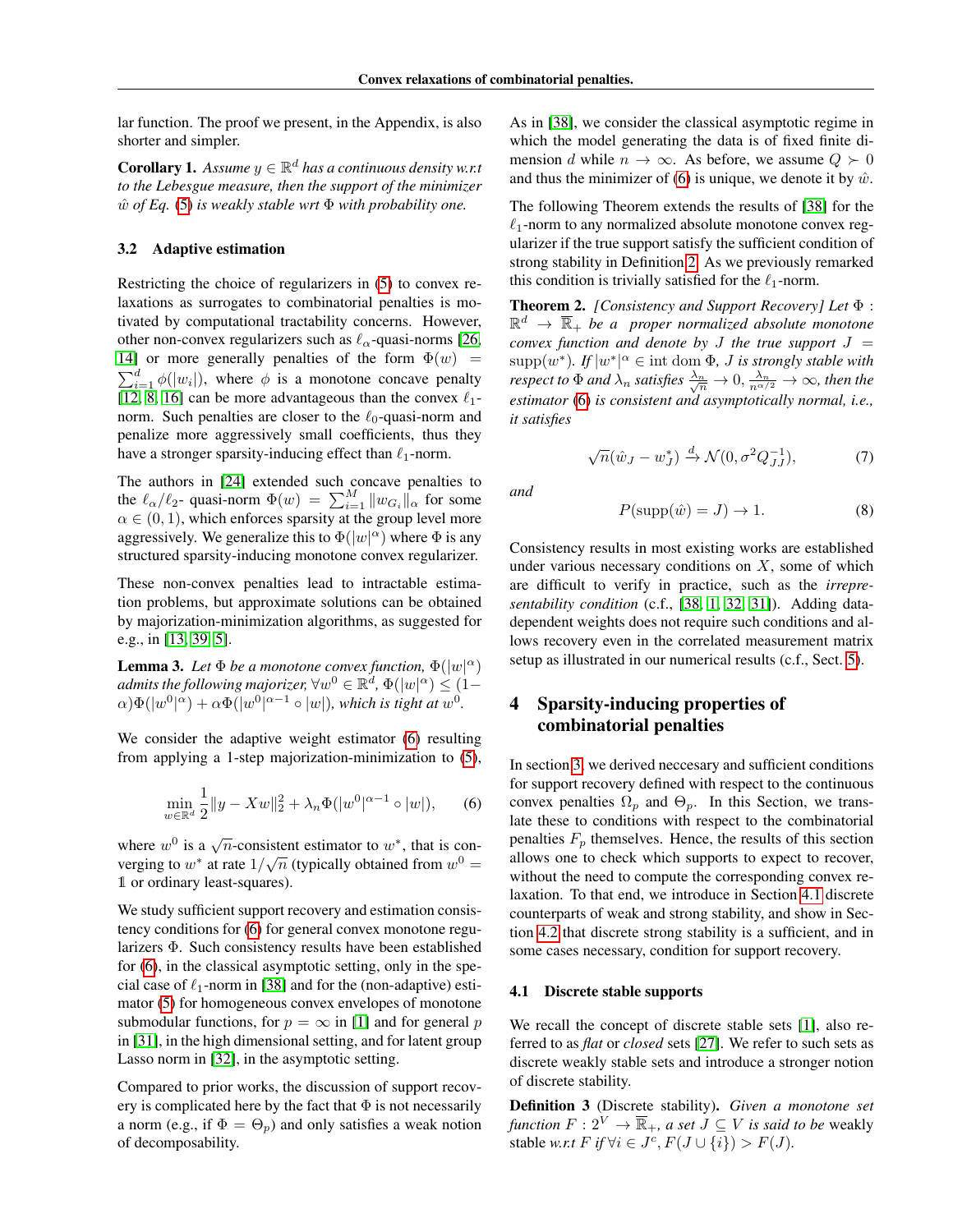*A set*  $J \subseteq V$  *is said to be strongly stable w.r.t*  $F$  *if*  $\forall A \subseteq J, \forall i \in J^c, F(A \cup \{i\}) > F(A).$ 

Note that discrete stability imply in particular feasibility, i.e.,  $F(J) < +\infty$ . Also, if F is a strictly monotone function, such as the cardinality function, then all supports are stable w.r.t  $F$ . It is interesting to note that for monotone submodular functions, weak and strong stability are equivalent. In fact, this equivalence holds for a more general class of functions, we call  $\rho$ -submodular.

**Definition 4.** *A function*  $F: 2^V \rightarrow \mathbb{R}$  *is*  $\rho$ *-submodular iff*  $\exists \rho \in (0,1] \text{ s.t., } \forall B \subseteq V, A \subseteq B, i \in B^c$ 

$$
\rho[F(B \cup \{i\}) - F(B)] \le F(A \cup \{i\}) - F(A)
$$

The notion of  $\rho$ -submodularity is a special case of the weakly DR-submodular property defined for continuous functions [\[17\]](#page-8-18). It is also related to the notion of weak submodularity (c.f., [\[7,](#page-8-19) [11\]](#page-8-20)). We show in the appendix that  $\rho$ -submodularity is a stronger condition.

<span id="page-6-1"></span>Proposition 2. *If* F *is a finite-valued monotone function,* F *is* ρ*-submodular iff discrete weak stability is equivalent to strong stability.*

**Example 6.** *The range function range* $(A) = \max(A) \min(A) + 1$  *is*  $\rho$ *-submodular with*  $\rho = \frac{1}{d-1}$ *.* 

### <span id="page-6-0"></span>4.2 Relation between discrete and continuous stability

This section provides several technical results relating the discrete and continuous notions of stability. It thus provides us with the necessary tools to characterize which supports can be correctly estimated w.r.t the combinatorial penalty itself, without going through its relaxations.

<span id="page-6-5"></span>Proposition 3. *Given any monotone set function* F*, all sets* J ⊆ V *strongly stable w.r.t to* F *are also strongly stable w.r.t*  $\Omega_p$  *and*  $\Theta_p$ *.* 

It follows then by Theorem [2](#page-5-4) that discrete strong stability is a sufficient condition for correct estimation.

<span id="page-6-2"></span>**Corollary 2.** *If*  $\Phi$  *is equal to*  $\Omega_p$  *or*  $\Theta_p$  *for*  $p \in (1, \infty)$  *and*  $supp(w^*) = J$  *is strongly stable w.r.t F, then Theorem [2](#page-5-4) holds, i.e., the adaptive estimator* [\(6\)](#page-5-2) *is consistent and correctly recovers the support. This also holds for*  $p = \infty$ *if we further assume that*  $||w^*||_{\infty} < 1$ .

Furthermore, if F is  $\rho$ -submodular, then by Proposition [2,](#page-6-1) it is enough for  $\text{supp}(w^*) = J$  to be weakly stable w.r.t F for Corollary [2](#page-6-2) to hold. Conversely, Proposition [4](#page-6-3) below shows that discrete strong stability is also a necessary condition for continuous strong stability, in the case where  $p = \infty$  and F is equal to its LCE.

<span id="page-6-3"></span>**Proposition 4.** *If*  $F = F_$  *and J is strongly stable w.r.t* Ω∞*, then* J *is strongly stable w.r.t* F*. Similarly, for any* *monotone* F, if J is strongly stable w.r.t  $\Theta_{\infty}$ , then J is *strongly stable w.r.t* F*.*

Finally, in the special case of monotone submodular function, the following Corollary [3,](#page-6-4) along with Proposition [3](#page-6-5) demonstrates that all definitions of stability become equivalent. We thus recover the result in [\[1\]](#page-8-5) showing that discrete weakly stable supports correspond to the set of allowed sparsity patterns for monotone submodular functions.

<span id="page-6-4"></span>Corollary 3. *If* F *is monotone submodular and* J *is weakly stable w.r.t*  $\Omega_{\infty} = \Theta_{\infty}$  *then J is weakly stable w.r.t F*.

### <span id="page-6-6"></span>4.3 Examples

We highlight in this section what are the supports recovered by the adaptive estimator (AE) [\(6\)](#page-5-2) with the homogeneous convex relaxation  $\Omega_p$  and non-homogeneous convex relaxation  $\Theta_p$  of some examples of structure priors. For simplicity, we will focus on the case  $p = \infty$ . Also in all the examples we consider below, weak and strong discrete stability are equivalent, so we omit the weak/strong specification. Note that it is desirable that the regularizer used enforces the recovery of only the non-zero patterns satisfying the desired structure.

Monotone submodular functions: As discussed above, for this class of functions, all stability definitions are equivalent and  $\Omega_{\infty} = \Theta_{\infty} = f_L$ . As a result, AE recovers any discrete stable non-zero pattern. This includes the following examples (c.f., [\[31\]](#page-9-4) for further examples).

- Cardinality: As a strictly monotone function, all supports are stable w.r.t to it. Thus AE recovers *all* nonzero patterns with  $\Omega_{\infty}$  and  $\Theta_{\infty}$ , given by the  $\ell_1$ -norm.
- Overlap  $\sum_{G \in \mathcal{G}, G \cap A \neq \emptyset} d_G$  where  $\mathcal{G}$  is a collection of **count function:**  $F_∩(A)$  = predefined groups  $G$  and  $d_G$  their associated weights.  $\Omega_{\infty}$  and  $\Theta_{\infty}$  are given by the  $\ell_1/\ell_{\infty}$ -group Lasso norm, and stable patterns are complements of union of groups. For example, for hierarchical groups (i.e., groups consisting of each node and its descendants on a tree), AE recovers rooted connected tree supports.
- Modified range function: The range function can be transformed into a submodular function, if scaled by a constant as suggested in [\[1\]](#page-8-5), yielding the monotone submodular function  $F^{\text{mr}}(A) = d - 1 +$ range $(A)$ ,  $\forall A \neq \emptyset$  and  $F^{\text{mr}}(\emptyset) = 0$ . This can actually be written as an instance of  $F<sub>∩</sub>$  with groups defined as  $\mathcal{G} = \{ [1, k] : 1 \leq k \leq d \} \cup \{ [k, d] : 1 \leq k \leq d \}.$  This norm was proposed to induce interval patterns by [\[23\]](#page-9-3), and indeed its stable patterns are interval supports. We will compare this function in the experiments with the direct convex relaxations of the range function.

**Range function:** The range function is  $\frac{1}{d-1}$ -submodular,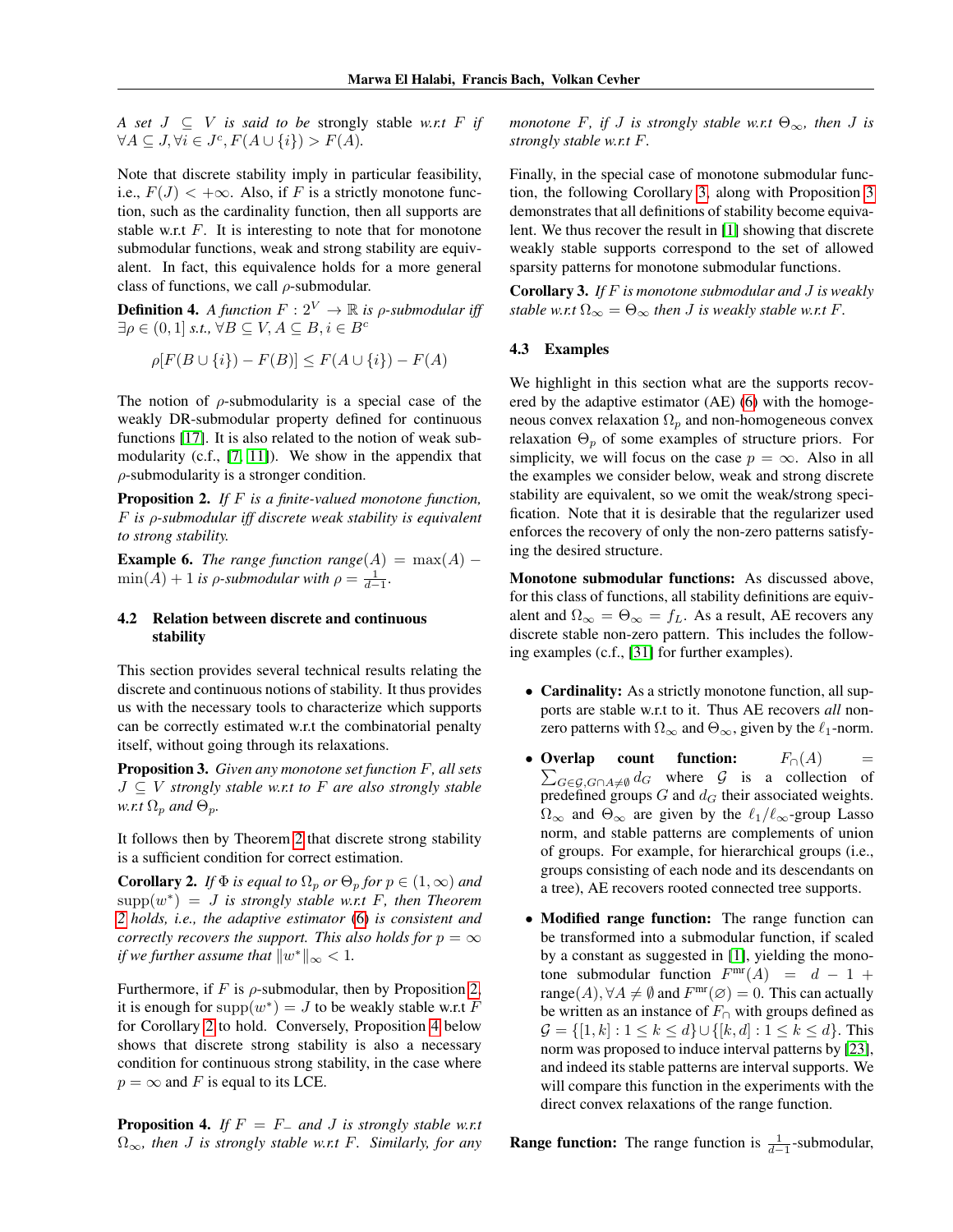

Figure 3: (Left column) Best Hamming distance and (Right column) best least square error to the true vector  $w^*$ , along the regularization path, averaged over 5 runs.

thus its discrete strongly and weakly stable supports are identical and they correspond to interval supports. As a result, AE recovers interval supports with  $\Theta_{\infty}$ . On the other hand, since the homogeneous LCE of the range function is the cardinality, AE recovers all supports with  $\Omega_{\infty}$ .

Down monotone structures: Functions of the form  $F(A) = |A| + \iota_{A \in \mathcal{M}}(A)$ , where M is down-monotone, also have their discrete strongly and weakly stable supports identical and given by the feasible set  $M$ . These structures include the dispersive and graph models discussed in examples [4](#page-3-1) and [5.](#page-4-5) Since their homogeneous LCE is also the cardinality, then AE recovers all supports with  $\Omega_{\infty}$ , and only feasible supports with  $\Theta_{\infty}$ .

## <span id="page-7-0"></span>5 Numerical Illustration

To illustrate the results presented in this paper, we consider the problem of estimating the support of a parameter vector  $w^* \in \mathbb{R}^d$  whose support is an interval. It is natural then to choose as combinatorial penalty the range function whose stable supports are intervals. We aim to study the effect of adaptive weights, as well as the effect of the choice of homogeneous vs. non-homogeneous convex relaxation for regularization, on the quality of support recovery.

As discussed in Section [4.3,](#page-6-6) the  $\ell_{\infty}$ -homogeneous convex envelope of the range is simply the  $\ell_1$ -norm. Its  $\ell_{\infty}$ -nonhomogeneous convex envelope  $\Theta_{\infty}^r$  can be computed using the formulation [\(3\)](#page-2-2), where only interval sets need to be considered in the constraints, leading to a quadratic number of constraints. We also consider the  $\ell_1/\ell_\infty$ -norm that corresponds to the convex relaxation of the modified range

### function  $F^{\text{mr}}$ .

We consider a simple regression setting in which  $w^* \in \mathbb{R}^d$ is a constant signal whose support is an interval. The choice of  $p = \infty$  is well suited for constant valued signals. The design matrix  $X \in \mathbb{R}^{d \times n}$  is either drawn as (1) an i.i.d Gaussian matrix with normalized columns, or (2) a correlated Gaussian matrix with normalized columns, with the off-diagonal values of the covariance matrix set to a value  $\rho = 0.5$ . We observe noisy linear measurements  $y = Xw^* + \epsilon$ , where the noise vector is i.i.d. with variance  $\sigma^2$ , where  $\sigma$  is varied between  $10^{-5}$  and 1. We solve prob-lem [\(6\)](#page-5-2) with and without adaptive weights  $|w^0|^{\alpha-1}$ , where  $w^0$  is taken to be the least squares solution and  $\alpha = 0.3$ .

We assess the estimators obtained through the different regularizers both in terms of support recovery and in terms of estimation error. Figure [5](#page-7-0) plots (in logscale) these two criteria against the noise level  $\sigma$ . We plot the best achieved error on the regularization path, where the regularization parameter  $\lambda$  was varied between  $10^{-6}$  and  $10^3$ . We set the parameters to  $d = 250, k = 100, n = 500$ .

We observe that the adaptive weight scheme helps in support recovery, especially in the correlated design setting. Indeed, Lasso is only guaranteed to recover the support under an "irrepresentability condition" [\[38\]](#page-9-13). This is satisfied with high probability only in the non-correlated design. On the other hand, adaptive weights allow us to recover any strongly stable support, without any additional condition, as shown in Theorem [2.](#page-5-4) The  $\ell_1/\ell_\infty$ -norm performs poorly in this setup. In fact, the modified range function  $F<sup>mr</sup>$ , introduced a gap of  $d$  between non-empty sets and the empty set. This leads to the undersirable behavior, already documented in [\[1,](#page-8-5) [23\]](#page-9-3) of adding all the variables in one step, as opposed to gradually. Adaptive weights seem to correct for this effect, as seen by the significant improvement in performance. Finally, note that choosing the "tighter" nonhomogeneous convex relaxation leads to better support recovery. Indeed,  $\Theta_{\infty}^r$  performs better than  $\ell_1$ -norm in all setups.

# 6 Conclusion

We presented an analysis of homogeneous and nonhomogeneous convex relaxations of  $\ell_p$ -regularized combinatorial penalties. Our results show that structure encoded by submodular priors can be equally well expressed by both relaxations, while the non-homogeneous relaxation is able to express the structure of more general monotone set functions. We also identified necessary and sufficient stability conditions on the supports to be correctly recovered. We proposed an adaptive weight scheme that is guaranteed to recover supports that satisfy the sufficient stability conditions, in the asymptotic setting, even under correlated design matrix.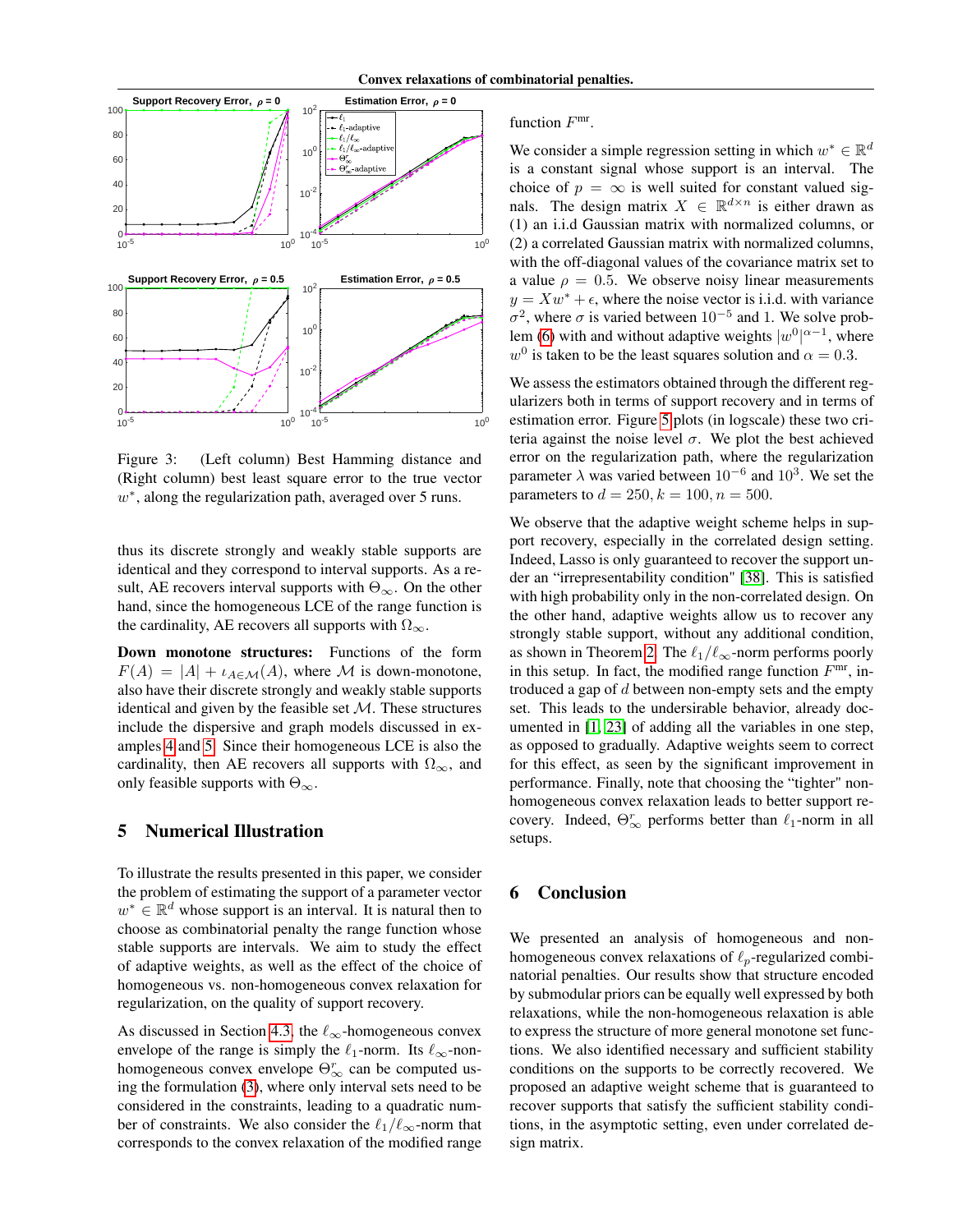### Acknowledgements

We thank Ya-Ping Hsieh for helpful discussions. This work was supported in part by the European Commission under ERC Future Proof, SNF 200021-146750, SNF CRSII2- 147633, NCCR Marvel. Francis Bach acknowledges support from the chaire Economie des nouvelles données with the data science joint research initiative with the fonds AXA pour la recherche, and the Initiative de Recherche "Machine Learning for Large-Scale Insurance" from the Institut Louis Bachelier.

## References

- <span id="page-8-5"></span>[1] F. Bach. Structured sparsity-inducing norms through submodular functions. In *NIPS*, pages 118–126, 2010.
- <span id="page-8-4"></span>[2] F. Bach. Learning with submodular functions: A convex optimization perspective. *arXiv preprint arXiv:1111.6453*, 2011.
- <span id="page-8-9"></span>[3] Francis Bach, Rodolphe Jenatton, Julien Mairal, Guillaume Obozinski, et al. Optimization with sparsityinducing penalties. *Foundations and Trends*( $\overline{R}$ ) *in Machine Learning*, 4(1):1–106, 2012.
- <span id="page-8-2"></span>[4] R.G. Baraniuk, V. Cevher, M.F. Duarte, and C. Hegde. Model-based compressive sensing. *Information Theory, IEEE Transactions on*, 56(4):1982–2001, 2010.
- <span id="page-8-17"></span>[5] Emmanuel J Candes, Michael B Wakin, and Stephen P Boyd. Enhancing sparsity by reweighted minimization. *Journal of Fourier analysis and applications*, 14(5):877–905, 2008.
- <span id="page-8-6"></span>[6] V. Chandrasekaran, B. Recht, P.A. Parrilo, and A.S. Willsky. The convex geometry of linear inverse problems. *Foundations of Computational Mathematics*, 12:805–849, 2012.
- <span id="page-8-19"></span>[7] Abhimanyu Das and David Kempe. Submodular meets spectral: Greedy algorithms for subset selection, sparse approximation and dictionary selection. *arXiv preprint arXiv:1102.3975*, 2011.
- <span id="page-8-14"></span>[8] Ingrid Daubechies, Ronald DeVore, Massimo Fornasier, and C Sinan Güntürk. Iteratively reweighted least squares minimization for sparse recovery. *Communications on Pure and Applied Mathematics*, 63(1):1–38, 2010.
- [9] Shaddin Dughmi. Submodular functions: Extensions, distributions, and algorithms. a survey. *arXiv preprint arXiv:0912.0322*, 2009.
- <span id="page-8-7"></span>[10] M. El Halabi and V. Cevher. A totally unimodular view of structured sparsity. *Proceedings of the Eighteenth International Conference on Artificial Intelligence and Statistics, pp. 223âA ¸S231 ˘* , 2015.
- <span id="page-8-20"></span>[11] Ethan R Elenberg, Rajiv Khanna, Alexandros G Dimakis, and Sahand Negahban. Restricted strong convexity implies weak submodularity. *arXiv preprint arXiv:1612.00804*, 2016.
- <span id="page-8-13"></span>[12] Jianqing Fan and Runze Li. Variable selection via nonconcave penalized likelihood and its oracle properties. *Journal of the American statistical Association*, 96(456):1348–1360, 2001.
- <span id="page-8-16"></span>[13] Mário AT Figueiredo, José M Bioucas-Dias, and Robert D Nowak. Majorization–minimization algorithms for wavelet-based image restoration. *IEEE Transactions on Image processing*, 16(12):2980– 2991, 2007.
- <span id="page-8-12"></span>[14] LLdiko E Frank and Jerome H Friedman. A statistical view of some chemometrics regression tools. *Technometrics*, 35(2):109–135, 1993.
- <span id="page-8-8"></span>[15] S. Fujishige. *Submodular Functions and Optimization*. Elsevier, 2005.
- <span id="page-8-15"></span>[16] Gilles Gasso, Alain Rakotomamonjy, and Stéphane Canu. Recovering sparse signals with a certain family of nonconvex penalties and dc programming. *IEEE Transactions on Signal Processing*, 57(12):4686– 4698, 2009.
- <span id="page-8-18"></span>[17] Hamed Hassani, Mahdi Soltanolkotabi, and Amin Karbasi. Gradient methods for submodular maximization. In *Advances in Neural Information Processing Systems*, pages 5843–5853, 2017.
- <span id="page-8-10"></span>[18] Chinmay Hegde, Marco F Duarte, and Volkan Cevher. Compressive sensing recovery of spike trains using a structured sparsity model. In *SPARS'09-Signal Processing with Adaptive Sparse Structured Representations*, 2009.
- <span id="page-8-11"></span>[19] Chinmay Hegde, Piotr Indyk, and Ludwig Schmidt. A nearly-linear time framework for graph-structured sparsity. In *Proceedings of the 32nd International Conference on Machine Learning (ICML-15)*, pages 928–937, 2015.
- <span id="page-8-3"></span>[20] J. Huang, T. Zhang, and D. Metaxas. Learning with structured sparsity. *The Journal of Machine Learning Research*, 12:3371–3412, 2011.
- <span id="page-8-0"></span>[21] Laurent Jacob, Guillaume Obozinski, and Jean-Philippe Vert. Group lasso with overlap and graph lasso. In *Proceedings of the 26th annual international conference on machine learning*, pages 433– 440. ACM, 2009.
- <span id="page-8-1"></span>[22] R. Jenatton, J. Mairal, G. Obozinski, and F. Bach. Proximal methods for hierarchical sparse coding. *Journal of Machine Learning Reasearch*, 12:2297– 2334, 2011.